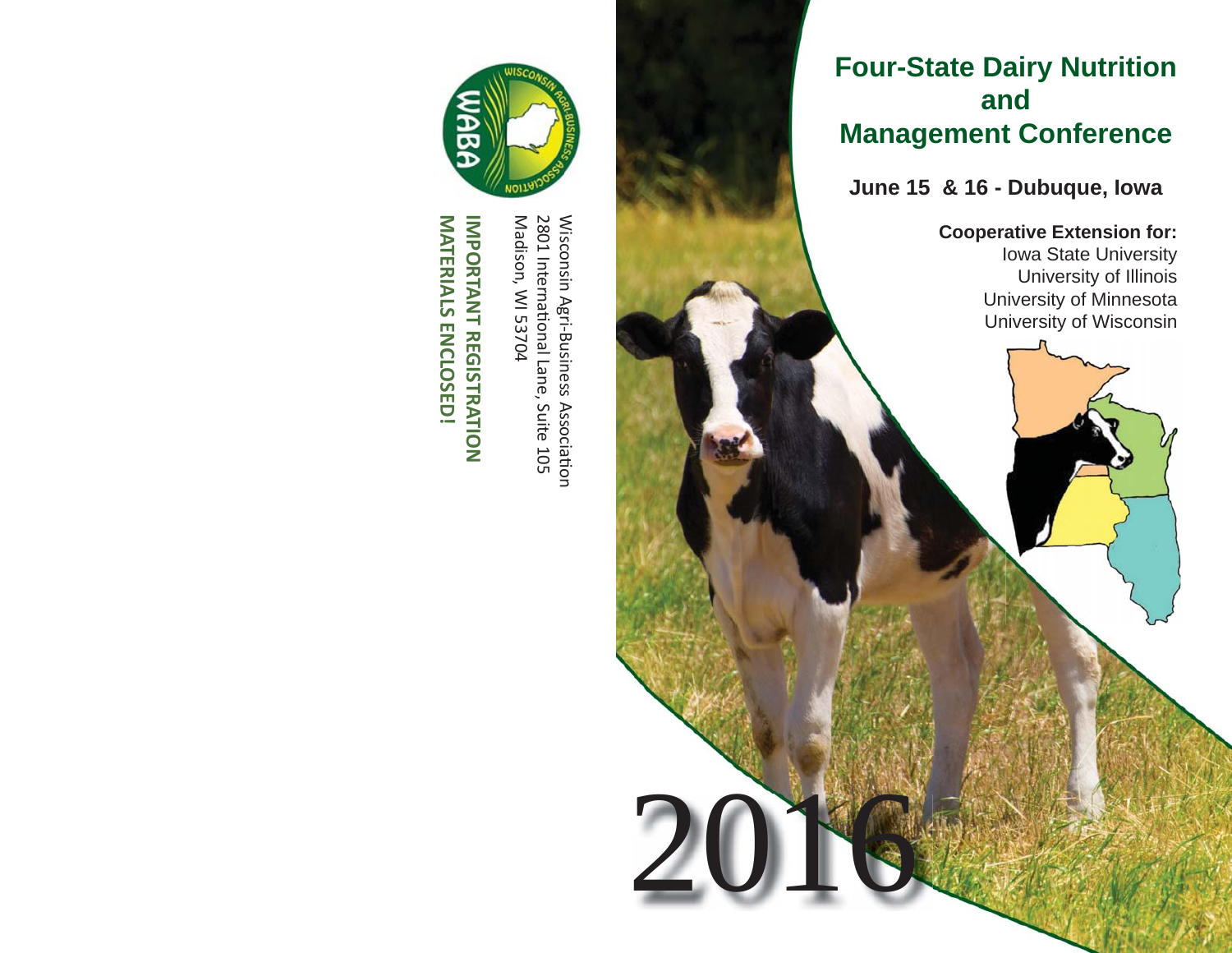## **Wednesday, June 15, 2016**

**7:30 AM Registration** 

*Sponsored by Diamond V*



The Trusted Experts In Nutrition & Health"

**8:00 - 11:30 AM**

**New PerspecƟ ves on the Control and Management of Salmonella and Related Enteric Pathogens,** *Dr. Steve Carlson - Iowa State University*

**Now That You've Heard the Science, How Do You Apply it to Your PracƟ cal Feeding SituaƟ ons,** *Dr. Bill Sanchez - Diamond V*

**Immunology and the Diamond V Experience,** *Dr. Stuart Reeves - Diamond V*

**Dairy Producer Panel**

**11:30 AM - Lunch**Visit Conference Exhibitors

> *4-State Dairy NutriƟ on and Management Conference Co-Sponsored by:*









# **Pre-conference Symposium**<br>**4-State Dairy Nutrition and Management Conference**

#### **Wednesday, June 15, 2016**

**General Session NutriƟ on to Improve Performance and Cow Health**

| 1:30 - 2:10 PM Using uNDF to Predict Dairy Cow Performance and<br><b>Design Rations</b> |  |  |  |  |
|-----------------------------------------------------------------------------------------|--|--|--|--|
| Dr. Dave Mertens - Mertens Inovations                                                   |  |  |  |  |

**2:10 - 2:50 PM Leaky Gut's ContribuƟ on to Ineffi cient Nutrient UƟ lizaƟ on***Dr. Lance Baumgard - Iowa State University*

**2:50 - 3:30 PM RevisiƟ ng Starch for LactaƟ ng Dairy Cows** *Dr. Randy Shaver - University of Wisconsin*

**3:30 - 4:00 PM Break** Visit Conference Exhibitors

#### **Breakout Session I6 Topics 2x; 4:00-4:30 & 4:40-5:10 PM**

- **Room 1 What are the Advantages of Using aNDFOM?** *Dr. Dave Mertens - Mertens InovaƟ ons*
- **Room 2** A Review of Post-Absorptive Nutrient Partitioning *Dr. Lance Baumgard - Iowa State University*
- **Room 3 Keeping Post-Weaned Heifers Growing Great** *Dr. Tamilee Nennich - Famo Feeds*
- **Room 4 Heifer Stocking Density and Performance** *Dr. Wayne Coblentz - USDA Forage Research Center*
- **Room 5 Automated Calf Feeders: What Makes Them Work?***Dr. Marcia Endres - University of Minnesota*
- **Room 6 Forage Quality of Two Different Pasture Systems Incorporating Warm and Cool Season Forages for Grazing Organic Dairy Cattle** *Dr. Brad Heins - University of Minnesota*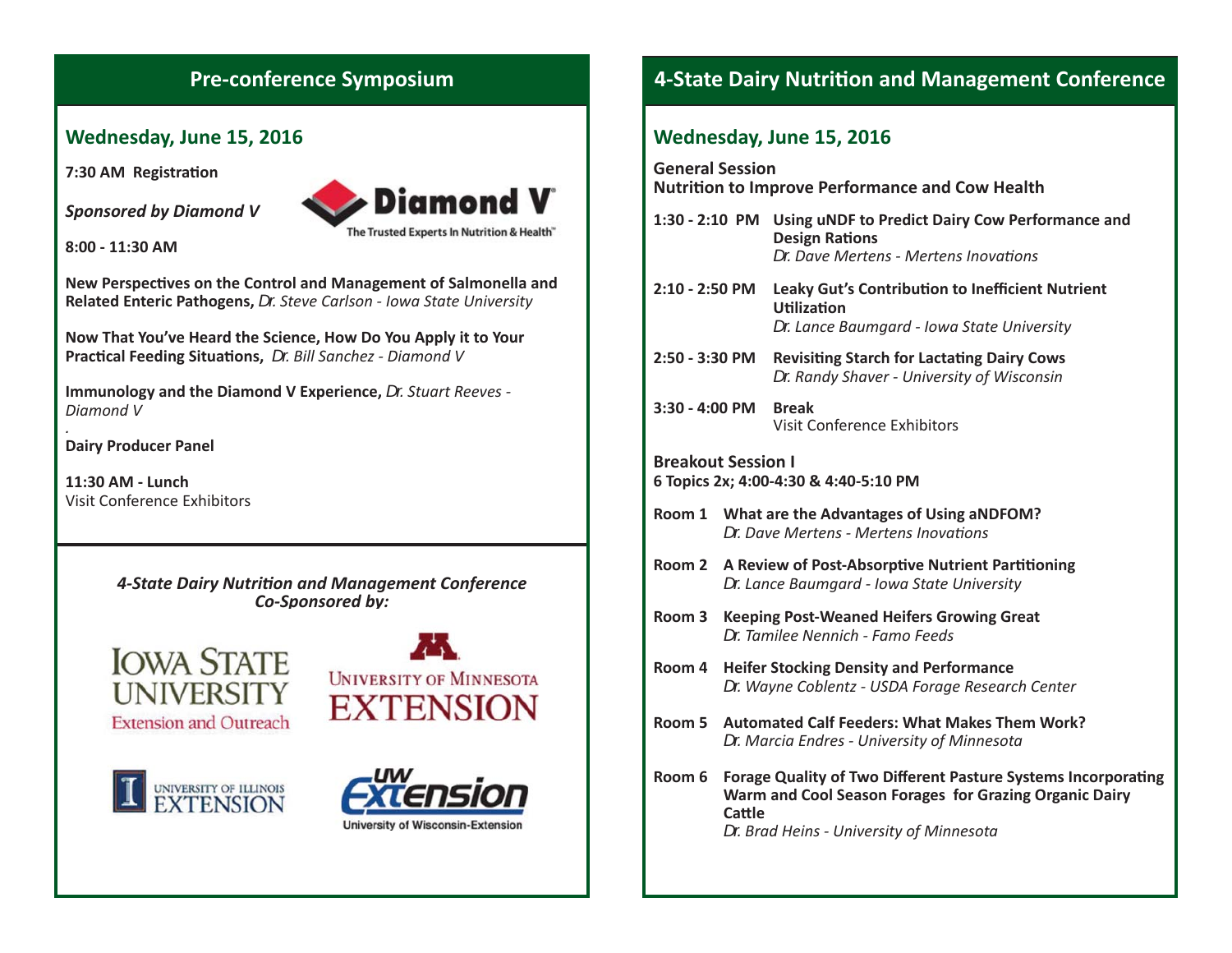# **4-State Dairy Nutrition and Management Conference**

#### **Thursday, June 16, 2016**

**7:00 - 8:00 AM Breakfast***Sponsored by DuPont Pioneer*



**Starch Digestion Primer** *Dr. Fred Owens - DuPont Pioneer Research Scientist* 

#### **General Session NutriƟ on to Improve ReproducƟ ve Performance**

- **8:30 9:10 AM** Impact of Feeding Amino Acids on Reproduction *Dr. Phil Cardoso - University of Illinois*
- **9:10 9:50 AM FerƟ lity Programs to Achieve High 21-d Pregnancy Rates in High-Producing Dairy Herds** *Dr. Paul Fricke - University of Wisconsin*
- **9:50 10:30 AM ReproducƟ on, How to Turn the Research Into a Breeding Program** *Dr. Don Niles, DVM - Partner Dairy Dreams*
- **10:30 11:00 AM Break -** *Visit Conference Exhibitors*

**Breakout Session II6 Topics 2x; 11:00-11:30 & 11:35-12:05 PM**

- **Room 1** Milk Urea Nitrogen (MUN) as a Nutritional and  **Environmental Management Tool** *Dr. Michel Waƫ aux - University of Wisconsin*
- **Room 2** Including Ethanol Co-Products in Dairy Rations: A Moving  **Target** *Dr. Hugo Ramirez - Iowa State University*
- **Room 3** Finding Feeding Bottlenecks on the Farm *Dr. Mike Hutjens - University of Illinois*
- **Room 4 RuminaƟ ng on Cow Behavior Monitors: A real Time Look** *Dr. Leo Timms/Dr. Ryan Breuer - Iowa State University*
- **Room 5 Forage Value of Cover Crops** *Jim Paulson - University of Minnesota*
- **Room 6 HarvesƟ ng SoluƟ ons for Outstanding Corn Silage!** *Tim Meister - John Deere*

## **Post-conference Symposium**

#### **Thursday, June 16, 2016**

**BALGHEM** Real People, Real Science, Real Results.

*Sponsored by Balchem*

- **12:50 1:30 PM Breeding for Milk Protein** *Keith Gibson - Select Sires*
- **1:30 2:15 PM Feeding for Milk Protein** *Dr. Mike Van Amburgh, Cornell University*
- **2:15 3:00 PM** The Future of Milk Protein as a Functional Food *Dr. John Lucey - University of Wisconsin*
- **3:00 3:45 PM The Economics of Milk Protein** *Dr. Greg Bethard - Pagel's Ponderosa & Dairy Dreams*

## *Conference Concludes*

*Mark Your Calendar for Future Dates of the 4-State Conference*

> **June 14-15, 2017 June 13-14, 2018**

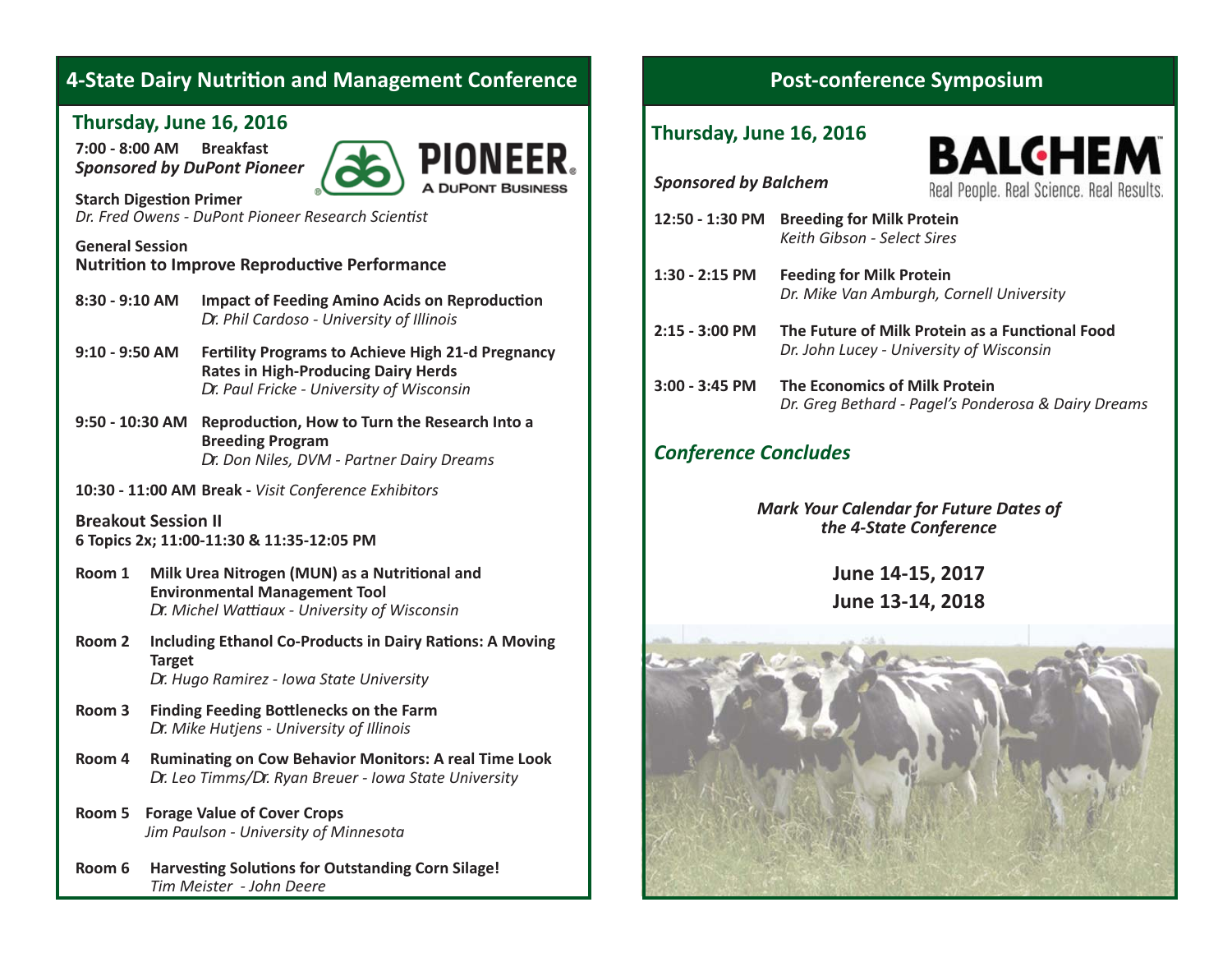## **Location**

The conference will be held at the:

**Grand River Center** 500 Bell Street Dubuque, Iowa 52001  $(563) 690 - 4500$ 

# Lodging

A block of rooms have been reserved at these area facilities.

#### **Grand Harbor Resort**

350 Bell St., Dubuque, IA  $(866) 690 - 4006$ Single room rate \$99 + taxes: Double room rate \$110 + taxes. Cut off date May 15. Be sure to mention 4-State Dairy to receive the group rate.

This hotel will sell out, so register now.

#### **Holiday Inn Dubuque**

450 Main St., Dubuque, IA  $(563) 556 - 2000$ Room rate: \$99 + taxes for a single or double. Cut off date May 14. Be sure to mention 4-State Dairy Conference to receive the group rate.

#### **Program Information Contacts**

| Dr. Phil Cardoso, Univ. of Illinois<br>cardoso2@illinois.edu             | $(217)$ 300-2303   |
|--------------------------------------------------------------------------|--------------------|
| Dr. Larry Tranel, Iowa State Univ.<br>tranel@iastate.edu                 | $(563) 583 - 6496$ |
| Jim Salfer, Univ. of Minnesota<br>salfe001@umn.edu                       | $(320)$ 203-6093   |
| Dr. Randy Shaver, Univ. of Wisconsin (608) 263-3491<br>rdshaver@wisc.edu |                    |

# **Registration Information**

**Registration Fee:** \$150 before June 1 \$175 after June 1 and at the door

Includes: registration, conference proceedings, listed meals and hreaks.

#### **Cancellations/Refunds**

To receive a full refund, you must contact the Wisconsin Agri-Business Association by June 1, 2016. After that date, a \$25 cancellation fee will be charged. If you fail to cancel, no refund will be granted.

Registration questions, please contact WABA at 608-223-1111.

## **Sponsors**

#### Gold

Adissen American Wood Fibers Chr. Hansen, Inc. Dairyland Laboratories Digi-Star

John Deere Olathe Kemin Industries Phibro Animal Health Corporation QualiTech, Inc.

#### **Silver**

Ajinomoto Heartland Inc. Alltech Arm & Hammer Animal Nutrition **Balchem** BioZyme Inc. Cottonseed LLC **DairvOne** Dairy Nutrition Plus (SoyPLUS/SoyChlor) **Fnz-A-Bac Advanced Products Fermented Nutrition** Innovative Additives, Inc.

Jefo **Lallemand Animal Nutrition** Micronutrients USA, LLC **Multimin USA** NovaMeal by Novita Nutrition Novus International Oleofinos/Latomil Papillon Agricultural Company R&D LifeSciences **Rock River Laboratory** Zinpro Corp

#### **Bronze**

Milk Products Perdue AgriBusiness LLC **Quality Liquid Feeds**